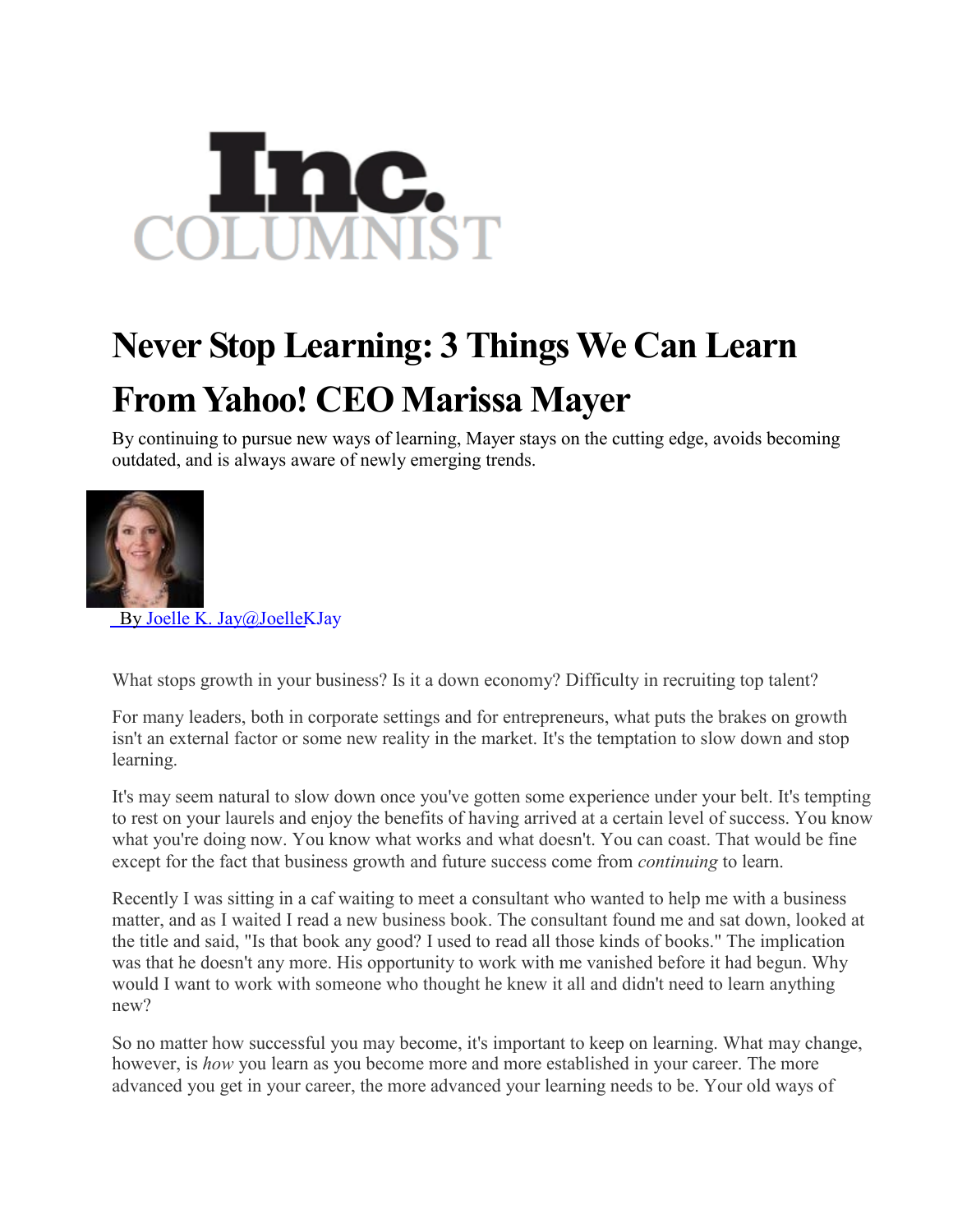learning don't make as much sense as they used to. The leadership development programs you've taken no longer meet your needs, perhaps. The off-sites and self-study courses aren't practical.

But just because your old ways of learning don't fit you as well as they once did doesn't mean you give up learning altogether--no matter how high up the ladder of success you climb. You need learning that's innovative, forward-looking, extremely relevant, and usually in context. You need ways of learning that help you be effective in the moment and within a varied environment. That's one reason executive coaching is so effective for successful leaders, and in fact is often why they seek out my help. What are some other ways top leaders keep up their learning? To find out, we can simply ask them.

A few years ago I interviewed Marissa Mayer, who echoed the same concern, and offered: learn from the people that inspire you. When I spoke with her, Mayer was still at Google, now she's the president and CEO of Yahoo! and has been for nearly three years. She is also well-respected as one of *Fortune*'s 50 Most Powerful Women. She is a perfect example of a CEO who continues to reflect, learn and evolve.

Mayer told me: "One of the most interesting and best parts for me in my role is [that] I learn new things in every meeting. I'm always learning about my leadership style and about new domains. You have to always be learning. Having a position that has a purpose and is one of constant learning."

By continuing to pursue new ways of learning, Mayer stays on the cutting edge, avoids becoming outdated, and is always aware of newly emerging trends.

So how can we follow Mayer's lead and keep learning?

**Learn from the people who inspire you**. When I spoke with her, Mayer told me excitedly about people she's met, read about, studied and admired, and even worked with--women from fashion designers Tory Birch and Diana Von Furstenberg to former Secretary of State Madeleine Albright to editor of Cosmo, Kate White, to fellow high-tech executive Sheryl Sandberg, the COO at Facebook. They're still learning but they're learning from their peers and people they admire. Find people who are relevant and current, but still inspire you even when you have achieved a high level of leadership yourself.

**Executive coaching.** The thing about coaching that makes it so valuable for senior-level leaders is that it's entirely customized. It's intended to help you be effective moment-to-moment, working toward your vision and capitalizing on your strengths. If you don't have time to take an online course or attend a retreat, coaches are always available and give you the one-on-one time that is crucial for designing personal strategies to apply learning into your working environment.

**Learn from your mistakes.** Mayer said she learned from launching new programs and innovations that still had bugs, such as the initial launch of Google news, which allowed her to perfect the program through re-invention and making small tweaks. Mayer said that many of Google's most successful features were done this way, to "get the product out there and have the users tell us where it was most important to spend our time." That allowed her and her team at Google to learn from mistakes and ultimately make the product better through trial and error. You can take the same approach. Try things out, allow yourself to make mistakes, but remember to seek the feedback on your efforts, and reflect on what you hear. Take the time to process and dissect the root cause of the problem that led to the mistake, look at the consequences and understand the situation well enough to